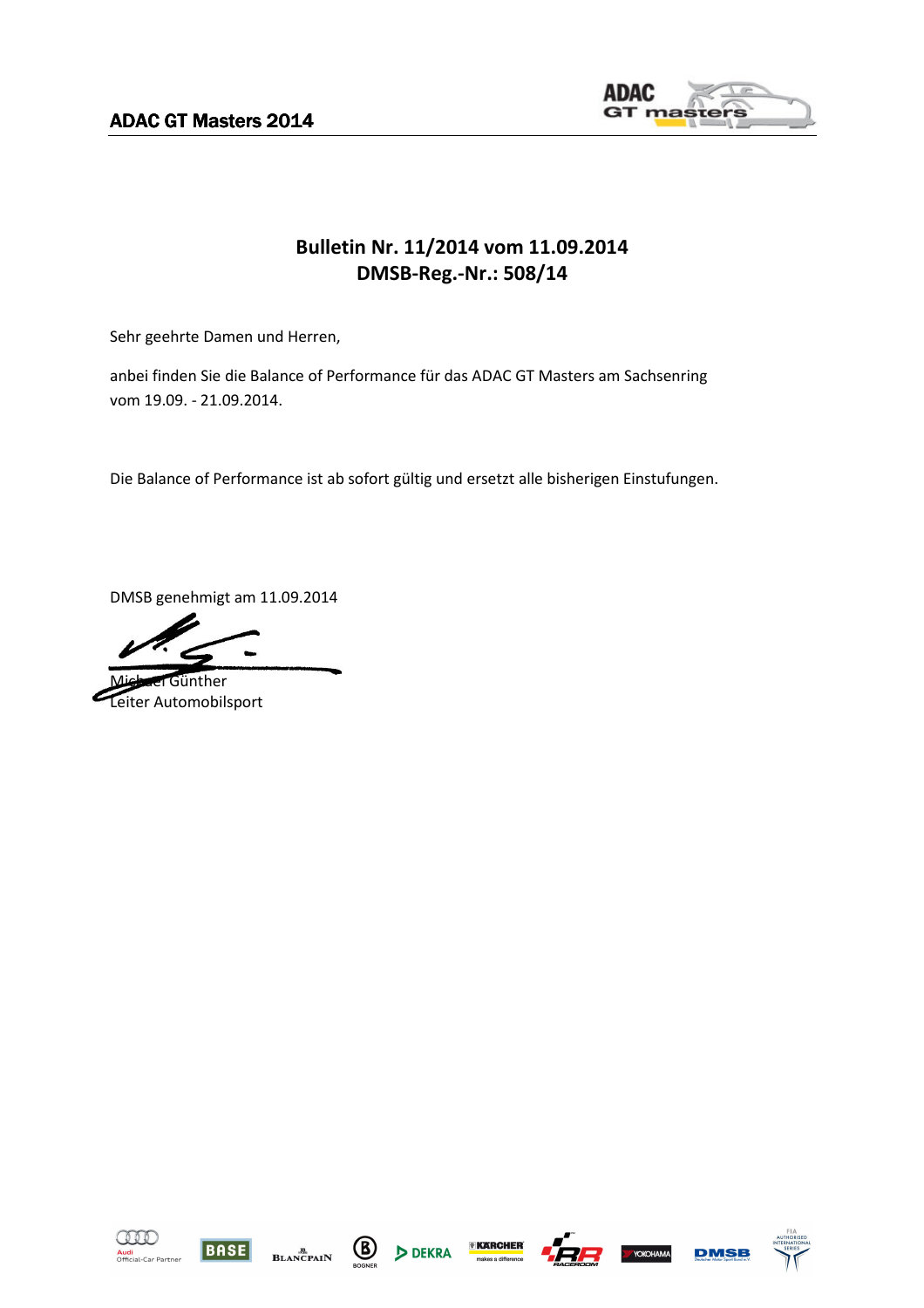

## **BoP ADAC GT Masters for 2013/2014 FIA GT3 SpecificationSachsenring 19.09. - 21.09.2014**

| <b>Number</b>        | <b>Make</b>         | <b>Model</b>                | <b>Minimum weight</b> | <b>BoP ballast</b> | Complete min. weight | <b>Restrictor</b> |      | <b>Pressure boost limit</b> | Minimum ride height |           |
|----------------------|---------------------|-----------------------------|-----------------------|--------------------|----------------------|-------------------|------|-----------------------------|---------------------|-----------|
|                      |                     |                             | [kg]                  | [kg]               | [kg]                 | [n]               | [mm] |                             | Front [mm]          | Rear [mm] |
| GT3-016              | Ford                | GT                          | 1190                  | 50                 | 1240                 |                   | 57   | $\overline{\phantom{0}}$    |                     |           |
| GT3-017              | Audi                | R8 LMS                      | 1250                  | 25                 | 1275                 |                   | 47   |                             |                     |           |
| GT3-023              | <b>BMW</b>          | E89 Z4                      | 1230                  | 35                 | 1265                 |                   | 70   |                             |                     |           |
| GT3-024              | Lamborghini         | LP560-4                     | 1175                  | 50                 | 1225                 |                   | 47   |                             | 85                  | 80        |
| GT3-025              | Porsche             | 911 GT3 R                   | 1200                  | 35                 | 1235                 |                   | 60   |                             |                     |           |
| GT3-026              | Corvette            | Callaway Corvette Z06 R GT3 | 1270                  | 20 <sub>2</sub>    | <b>1290</b>          |                   | 53   |                             |                     |           |
| GT3-028              | <b>Mercedes</b>     | <b>SLS AMG GT3</b>          | 1310                  | 0                  | 1310                 |                   | 36   |                             |                     |           |
| GT3-029              | Ferrari             | 458 Italia GT3              | 1250                  | 15                 | 1265                 |                   | 41   |                             |                     |           |
| GT3-030              | Nissan              | <b>GT-R NISMO GT3</b>       | 1300                  | 0                  | 1300                 |                   | 40   | see table                   |                     |           |
| GT3-031              | McLaren             | MP4-12C                     | 1245                  | 10                 | 1255                 |                   | 36   | see table                   |                     |           |
| GT3-032              | <b>Aston Martin</b> | Vantage GT3                 | 1230                  | 50                 | 1280                 |                   | 40   |                             |                     |           |
| GT3-033              | Chevrolet           | Camaro                      | 1290                  | 10                 | 1300                 |                   | 66   |                             | 91                  | 99        |
| GT3-034              | Maserati            | Granturismo MC GT3          | 1200                  | 20                 | 1220                 |                   | 65   | $\sim$                      |                     |           |
| GT3-XXX <sup>*</sup> | Bentley             | Continental GT3             | 1300                  | 0                  | 1300                 |                   | 38   | see table                   |                     |           |

\* Subject to the approval of the 2014 EVO homologation

| <b>Pressure boost limit</b> |                         |                                           |      |                                |                     |  |  |  |
|-----------------------------|-------------------------|-------------------------------------------|------|--------------------------------|---------------------|--|--|--|
|                             | <b>McLaren MP4 12-C</b> | <b>Nissan GT-R NISMO GT3</b>              |      | <b>Bentley Continental GT3</b> |                     |  |  |  |
| Engine speed [rpm]          | Pboost limit [barA]     | Pboost limit [barA]<br>Engine speed [rpm] |      | Engine speed [rpm]             | Pboost limit [barA] |  |  |  |
| 4000                        | 1,82                    | All                                       | 2,05 | 4000                           | 2,11                |  |  |  |
| 4500                        | 1,82                    |                                           |      | 4500                           | 2,08                |  |  |  |
| 5000                        | 1,81                    |                                           |      | 5000                           | 2,06                |  |  |  |
| 5500                        | 1,78                    |                                           |      | 5500                           | 2,06                |  |  |  |
| 6000                        | 1,76                    |                                           |      | 6000                           | 1,85                |  |  |  |
| 6500                        | 1,68                    |                                           |      | 6500                           | 1,76                |  |  |  |
| 7000                        | 1,64                    |                                           |      | $\geq 7000$                    | 1,60                |  |  |  |
| $\geq 7500$                 | 1,60                    |                                           |      |                                |                     |  |  |  |

Notes on boost control:

2.1. Values are absolute pressure for an ambient pressure of 1010 mbar

2.2. Competitors must adjust boost pressure relative to ambient pressure at each event

2.3. Control of Pboost strategy as per document attached

Notes on weight and restrictors:

1.1. The fixiation of additional weight on top of the homologated weight must be approved by the Technical Delegate.

1.2. Technical drawings of air restrictors must be registered with the FIA. Only restrictors in compliance with this registration are allowed.